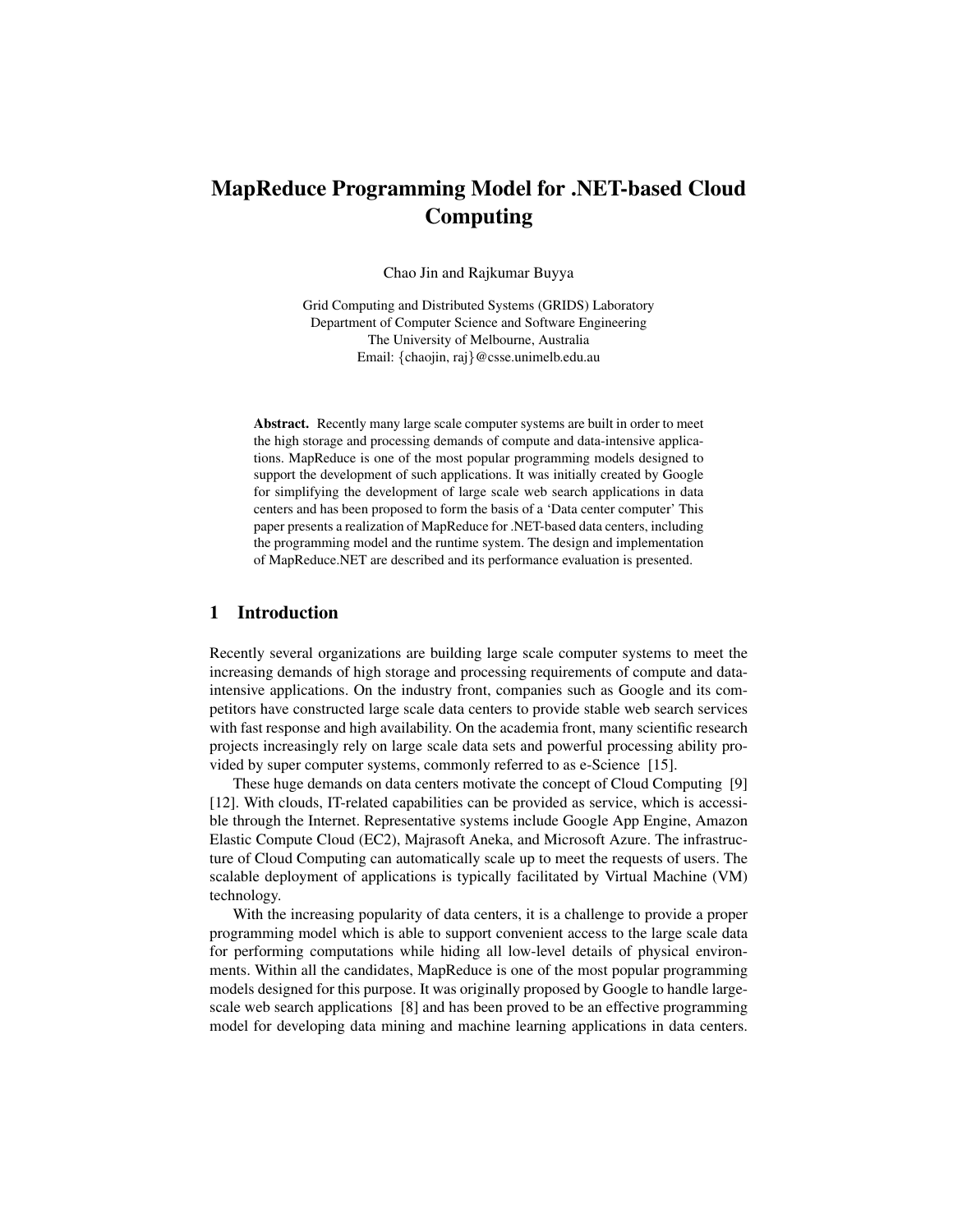Especially, it can improve the productivity of junior developers who do not have required experiences of distributed/parallel development. Therefore, it has been proposed to form the basis of a 'data center computer' [5].

The .NET framework is the standard platform of Microsoft Windows applications and it has been extended to support parallel computing applications. For example, the parallel extension of .NET 4.0 supports the Task Parallel Library and Parallel LINQ, while MPI.NET [6] implements a high performance library for the Message Passing Interface (MPI). Moreover, the Azure cloud service recently released by Microsoft, enables developers to create applications running in the cloud by using the .NET Framework.

This paper presents a realization of MapReduce for the .NET platform, called MapReduce.NET. It not only supports data-intensive applications, but also facilitates a much wider variety of applications, even including some compute-intensive applications, such as Genetic Algorithm (GA) applications. In this paper, we describe:

- MapReduce.NET: A MapReduce programming model designed for the .NET platform using the C<sup> $\uparrow$ </sup> programming language.
- A runtime system of MapReduce.NET deployed in an Enterprise Cloud environment, called Aneka [12].

The remainder of this paper is organized as follows. Section 2 gives an overview of MapReduce. Section 3 discusses related work. Section 4 presents the architecture of MapReduce.NET, while Section 5 discusses the scheduling framework. Section 6 describes the performance evaluation of the system. Section 7 concludes.

## 2 MapReduce Overview

MapReduce is triggered by the *map* and *reduce* operations in functional languages, such as Lisp. This model abstracts computation problems through two functions: map and reduce. All problems formulated in this way can be parallelized automatically.

Essentially, the MapReduce model allows users to write map/reduce components with functional-style code. These components are then composed as a dataflow graph to explicitly specify their parallelism. Finally, the MapReduce runtime system schedules these components to distributed resources for execution while handling many tough problems: parallelization, network communication, and fault tolerance.

A map function takes a key/value pair as input and produces a list of key/value pairs as output. The type of output key and value can be different from input:

$$
map :: (key_1, value_1) \Rightarrow list(key_2, value_2)
$$
 (1)

A reduce function takes a key and associated value list as input and generates a list of new values as output:

$$
reduce :: (key_2, list(value_2)) \Rightarrow list(value_3)
$$
\n<sup>(2)</sup>

A MapReduce application is executed in a parallel manner through two phases. In the first phase, all map operations can be executed independently from each other. In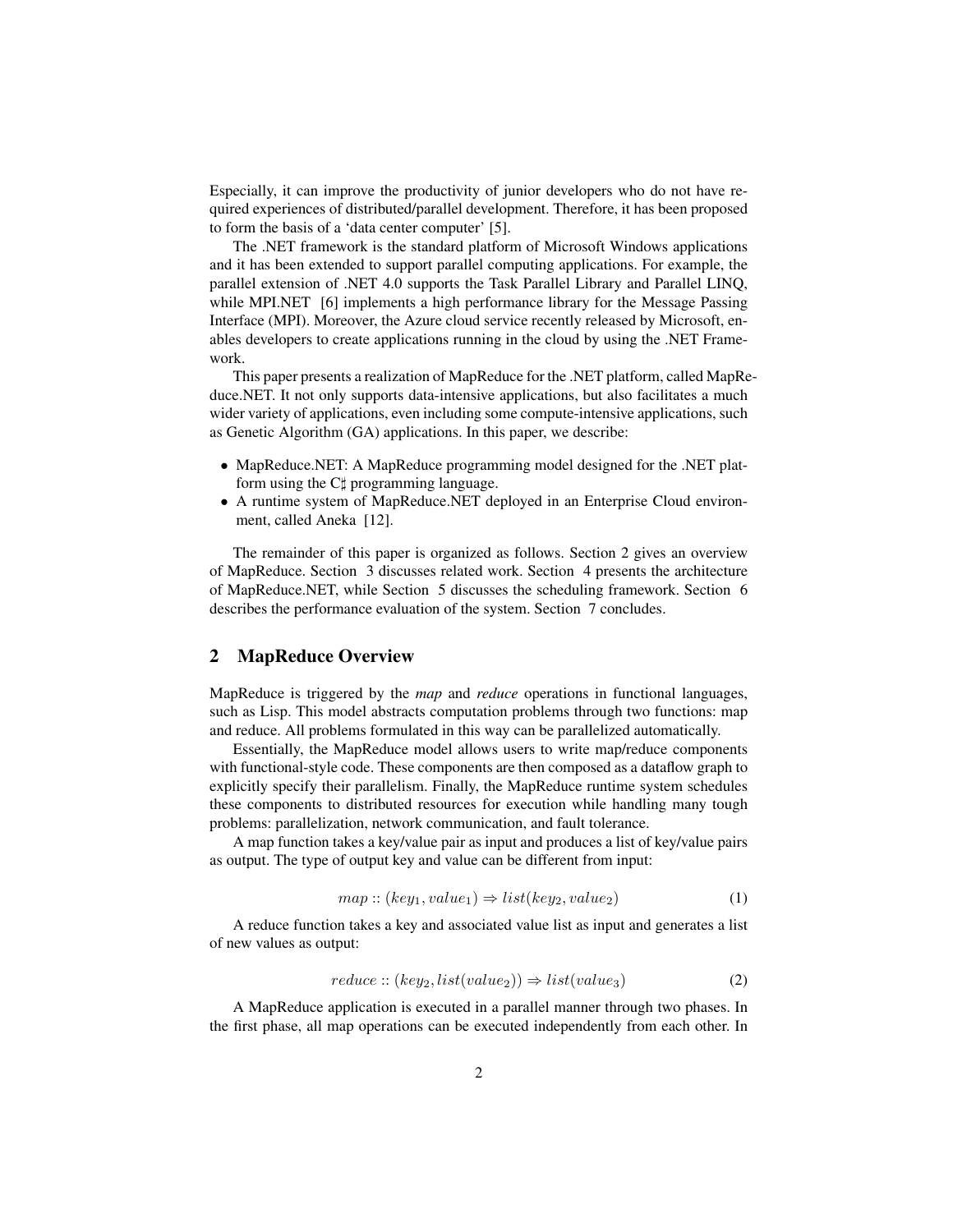the second phase, each reduce operation may depend on the outputs generated by any number of map operations. All reduce operations can also be executed independently similar to map operations.

# 3 Related Work

Since MapReduce was proposed by Google as a programming model for developing distributed data intensive applications in data centers, it has received much attention from the computing industry and academia. Many projects are exploring ways to support MapReduce on various types of distributed architecture and for a wider range of applications. For instance, Hadoop [2] is an open source implementation of MapReduce sponsored by Yahoo!. Phoenix [4] implemented the MapReduce model for the shared memory architecture, while M. Kruijf and K. Sankaralingam implemented MapReduce for the Cell B.E. architecture [11].

A team from Yahoo! research group made an extension on MapReduce by adding a merge phase after reduce, called Map-Reduce-Merge [7], to perform join operations for multiple related datasets. Dryad [10] supports an interface to compose a Directed Acyclic Graph (DAG) for data parallel applications, which can facilitate much more complex components than MapReduce.

Other efforts focus on enabling MapReduce to support a wider range of applications. MRPSO [1] utilizes the Hadoop implementation of MapReduce to parallelize a compute-intensive application, called Particle Swarm Optimization. Researchers from Intel currently work on making MapReduce suitable for performing earthquake simulation, image processing and general machine learning computations [14]. MRPGA [3] is an extension of MapReduce for GA applications based on MapReduce.NET. Data-Intensive Scalable Computing (DISC) [13] started to explore suitable programming models for data-intensive computations by using MapReduce.

## 4 Architecture

MapReduce.NET resembles Google's MapReduce, but with special emphasis on the .NET and Windows platform. The design of MapReduce.NET aims to reuse as many existing Windows components as possible. Fig. 1 illustrates the architecture of MapReduce.NET. Its implementation is assisted by several component services from Aneka. Aneka is a .NET-based platform for enterprise and public Cloud Computing [12]. It supports the development and deployment of .NET-based Cloud applications in public Cloud environments, such as Amazon EC2. We used Aneka to simplify the deployment of MapReduce.NET in distributed environments. Each Aneka node consists of a configurable container, hosting mandatory and optional services. The mandatory services provide the basic capabilities required in a distributed system, such as communications between Aneka nodes, security, and membership. Optional services can be installed to support the implementation of different programming models in Cloud environments. MapReduce.NET is implemented as an optional service of Aneka.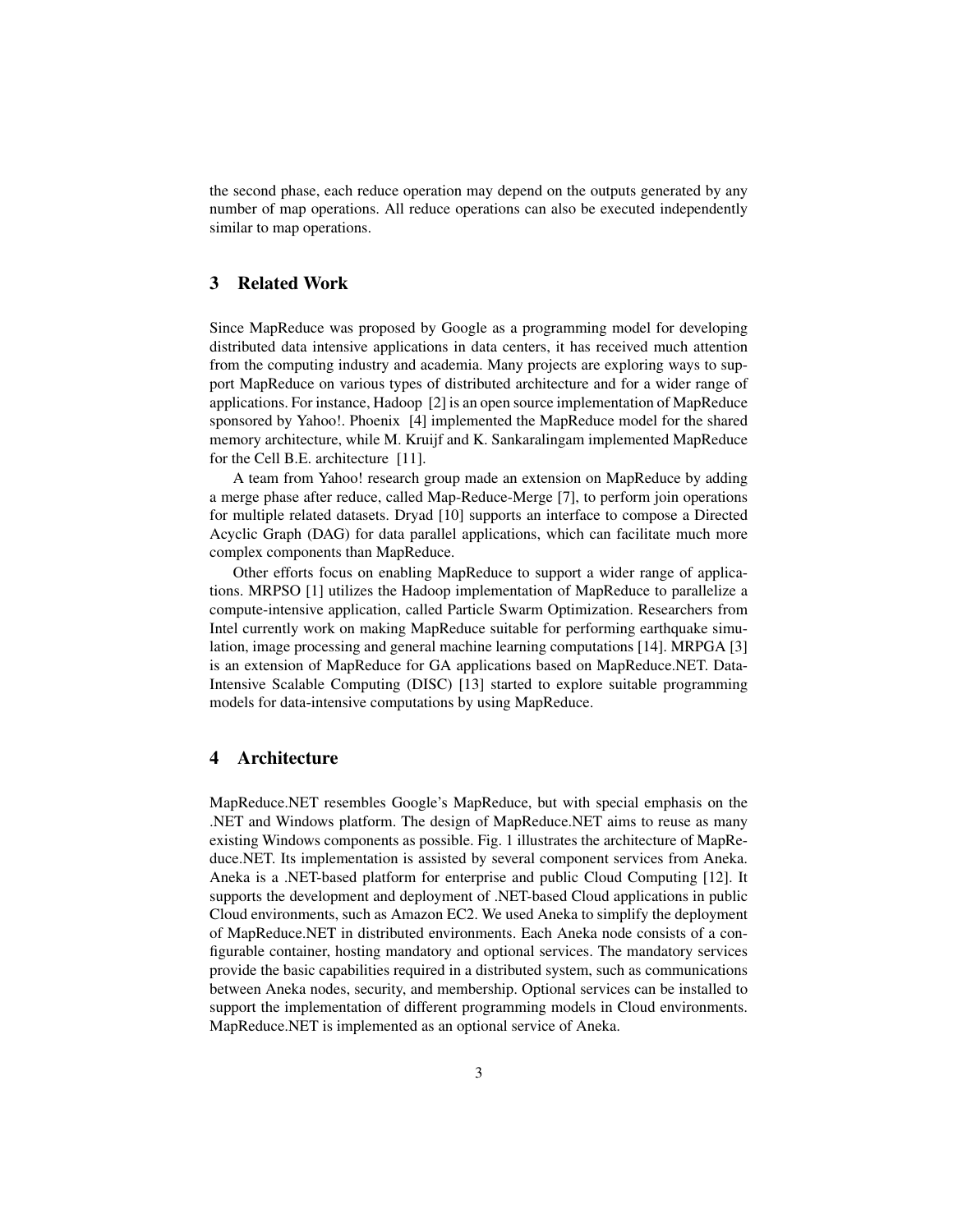

Fig. 1: Architecture of MapReduce.NET.

Besides Aneka, WinDFS provides a distributed storage service over the .NET platform. WinDFS organizes the disk spaces on all the available resources as a virtual storage pool and provides an object-based interface with a flat name space, which is used to manage data stored in it. To process local files, MapReduce.NET can also directly communicate with CIFS or NTFS. The remainder of this section presents details on the programming model and runtime system.



## 4.1 MapReduce.NET APIs

The implementation of MapReduce.NET exposes APIs similar to Google MapReduce. Table 1 illustrates the interface presented to users in the  $C_{\mu}^{\mu}$  language. To define map/reduce functions, users need to inherit from *Mapper* or *Reducer* class and override corresponding abstract functions. To execute the MapReduce application, the user first needs to create a MapReduceApp class and set it with the corresponding *Mapper* and *Reducer* classes. Then, input files should be configured before starting the execution and they can be local files or files in the distributed store.

The type of input key and value to the Map function is the *object*, which is the root type of all types in  $C$  $\sharp$ . For reduce function, the input is organized as a collection and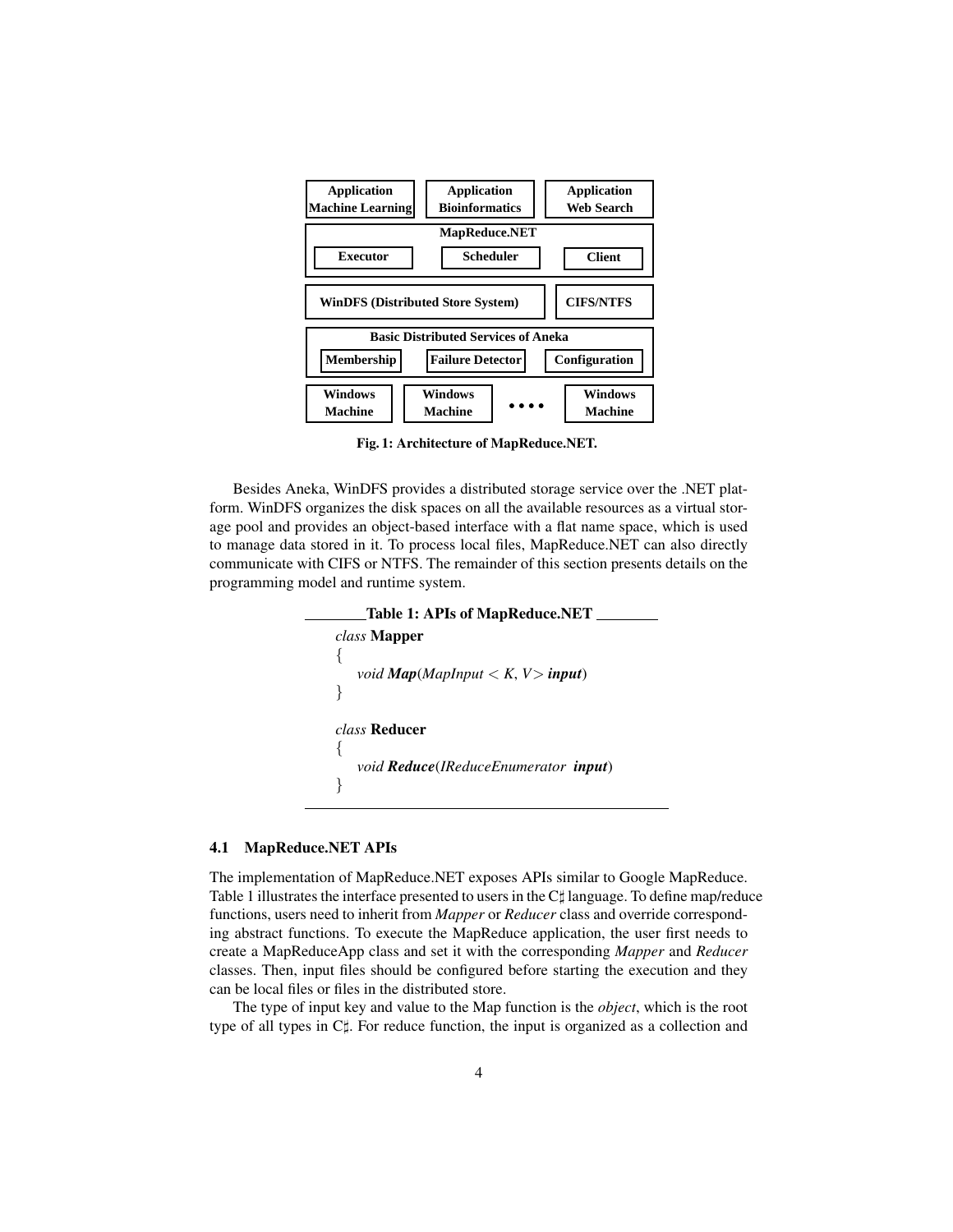the data type is *IEnumerator*, which is an interface for supporting an iterative operation on the collection. The data type of each value in the collection is also *object*.

With *object*, any type of data, including user-defined or system build-in type, can be accepted as input. However, for user defined types, users need to provide serialization and deserialization methods. Otherwise, the default serialization and deserialization methods will be invoked.

#### 4.2 Runtime System

The execution of a MapReduce.NET application consists of 4 major phases: Map, Sort, Merge and Reduce. The overall flow of execution is illustrated in Fig. 2. The execution starts with the Map phase. It iterates the input key/value pairs and invokes the map function defined by users on each pair. The generated results are passed to the Sort and Merge phases, which perform sorting and merging operations to group the values with identical keys. The result is an array, each element of which is a group of values for each key. Finally, the Reduce phase takes the array as input and invokes the reduce function defined by users on each element of the array.



Fig. 2: Computation of MapReduce.NET.

The runtime system is based on the master-slave architecture with the execution of MapReduce.NET orchestrated by a scheduler. The scheduler is implemented as a MapReduce.NET Scheduler service in Aneka, while all the 4 major phases are implemented as a MapReduce.NET Executor service. With Aneka, the MapReduce.NET system can be deployed in cluster or data center environments. Typically, it consists of one master machine for a scheduler service and multiple worker machines for executor services.

The 4 major phases are grouped into two tasks: Map task and Reduce task. The Map task executes the first 2 phases: map and sort, while the Reduce task executes the last 2 phases: merge and reduce. The input data for the map function is split into even-sized *m*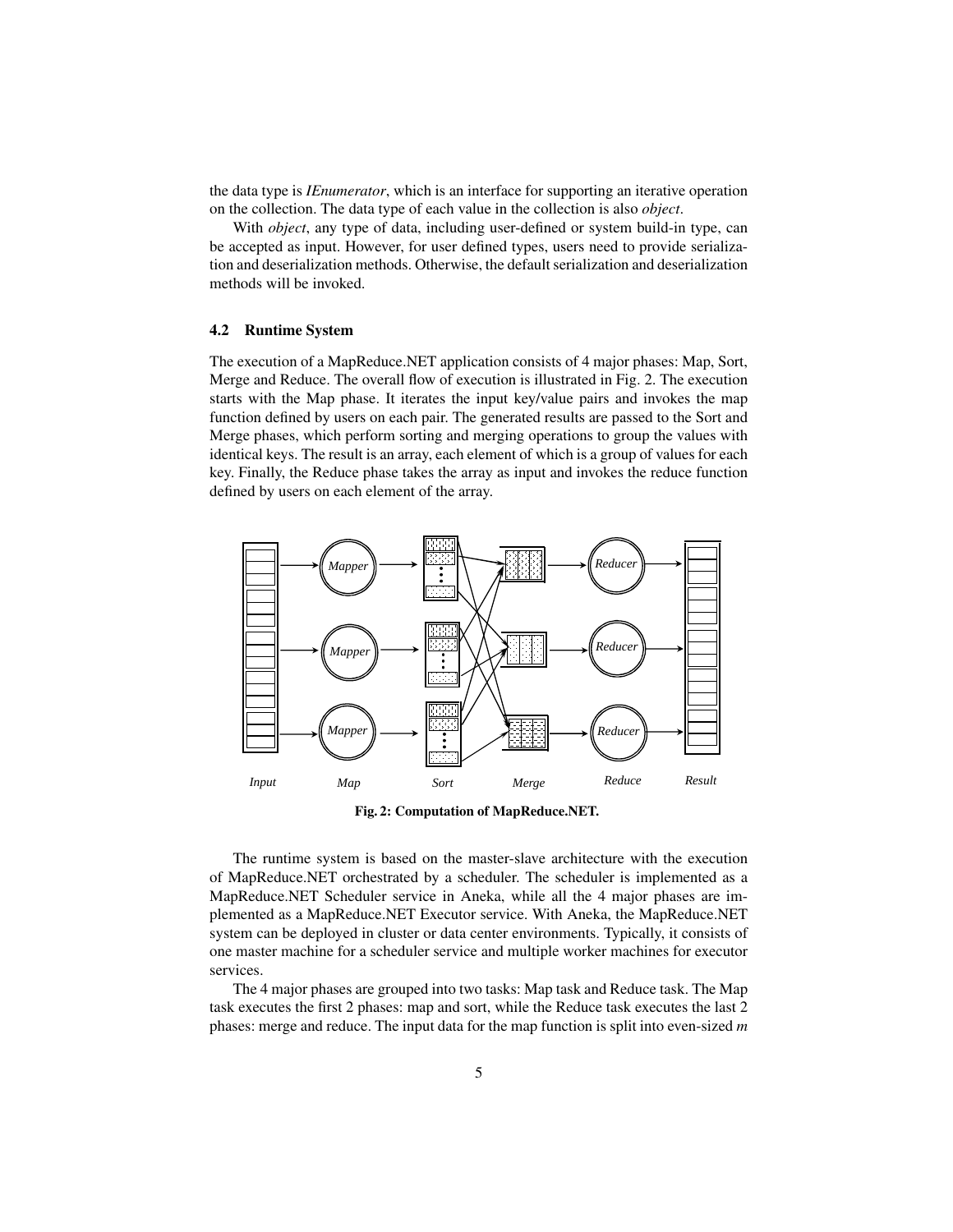pieces to be processed by *m* map tasks, which are evenly assigned to worker computers. The intermediate results generated by map tasks are partitioned into *r* fragments, and each fragment is processed by one reduce task.



Fig. 3: Dataflow of MapReduce.NET.

The major phases on the MapReduce.NET executor are illustrated in Fig. 3.

Map Phase. The executor extracts each input key/value pair from the input file. For each key/value pair, it invokes the map function defined by users. The result generated by the map function is first buffered in the memory. The memory buffer consists of many buckets and each one is for a different partition. The generated result determines its partition through a hash function, which may be defined by users. Then the result is appended to the tail of the bucket of its partition. When the size of all the results buffered in the memory reaches a predefined maximal threshold, they are sent to the Sort phase and then written to the disk. This saves space for holding intermediate results for the next round of map invocations.

Sort Phase. When the size of buffered results exceeds the maximal threshold, each bucket is written to disk as an intermediate file. Before the buffered results are written to disk, elements in each bucket are sorted in memory. They are written to disk by the sorted order, either ascending or descending. The sorting algorithm adopted is quick sort.

Merge Phase. To prepare inputs for the Reduce phase, we need to merge all the intermediate files for each partition. First, the executor fetches intermediate files which are generated in the Map phase from neighboring machines. Then, they are merged to group values with the same key. Since all the key/value pairs in the intermediate files are already in a sorted order, we deploy a heap sort to achieve the group operation. Each node in the heap corresponds to one intermediate file. Repeatedly, the key/value pair on the top node is picked, and simultaneously the values associated with same key are grouped.

Reduce Phase. In our implementation, the Reduce phase is combined with the Merge phase. During the process of heap sort, we combine all the values associated with the same key and then invoke the reduce function defined by users to perform the reduction operation on these values. All the results generated by reduce function are written to disk according to the order by which they are generated.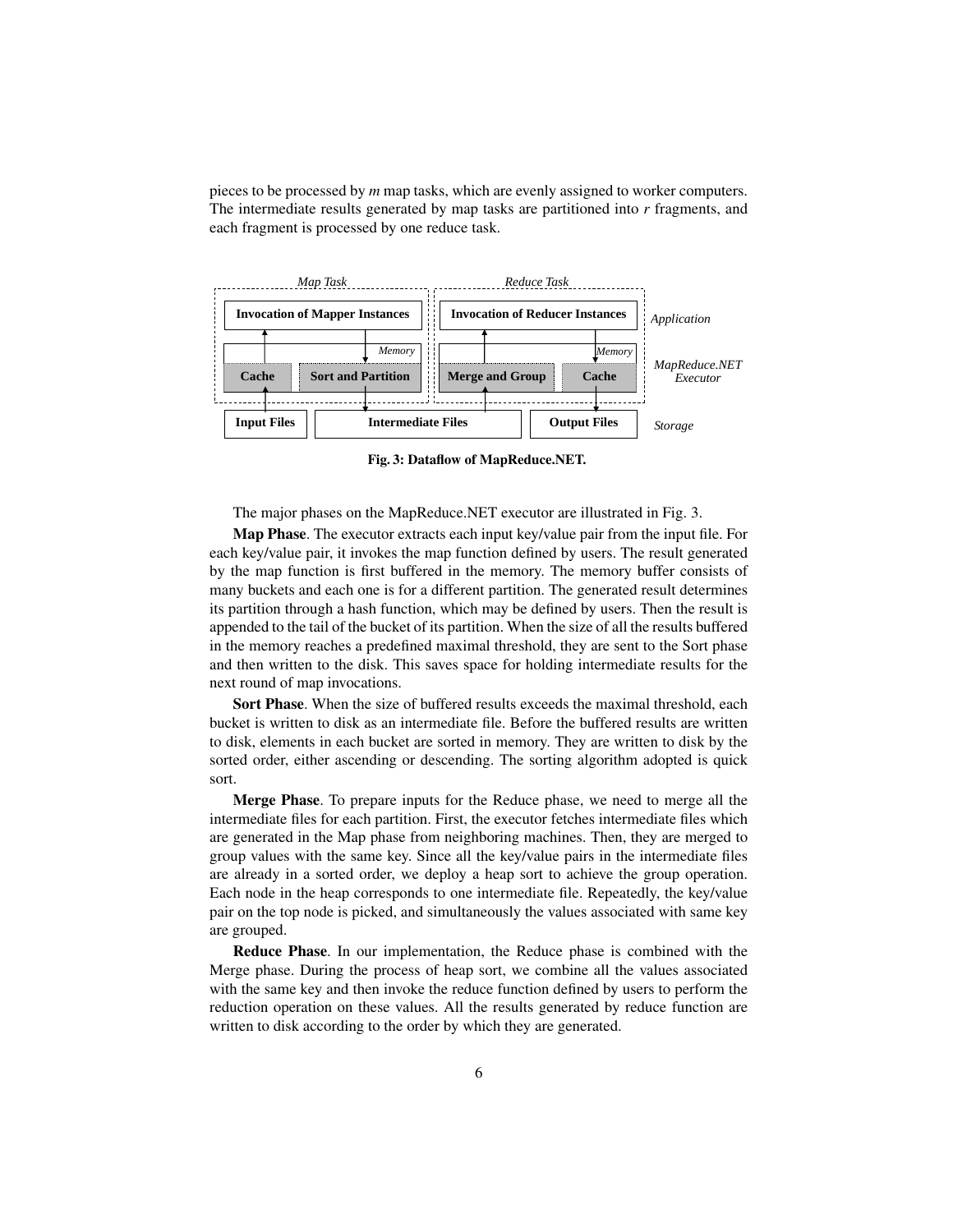#### 4.3 Memory Management

Managing memory efficiently is critical for the performance of applications. On each executor, the memory consumed by MapReduce.NET mainly includes memory buffers for intermediate results, memory space for the sorting algorithm and buffers for input and output files. The memory management is illustrated in Fig. 3.

The system administrator can specify a maximal value for the size of memory used by MapReduce.NET. This size is normally determined by the physical configuration of machines and the memory requirement of applications.

According to this maximal memory configuration, we set the memory buffer used by intermediate results and input/output files. The default value for read/write buffer of each file is 16MB. The input and output files are from the local disk. Therefore, we use the *FileStream* class to control the access to local files.

The memory buffer for intermediate results is implemented by using the *MemoryStream* class, which is a stream in memory. All the results generated by map functions are serialized and then append to the tail of the stream in memory.

## 5 Scheduling Framework

This section describes the scheduling model for coordinating multiple resources to execute MapReduce computations. The scheduling is managed by the MapReduce.NET scheduler. After users submit MapReduce.NET applications to the scheduler, it maps Map and Reduce tasks to different resources. During the execution, it monitors the progress of each task and migrate tasks when some nodes are much slower than others due to their heterogeneity or interference of dominating users.

Typically, a MapReduce.NET job consists of *m* Map tasks and *r* Reduce tasks. Each Map task has an input file and generates *r* result files. Each Reduce task has *m* input files which are generated by *m* Map tasks.

Normally the input files for Map tasks are available in WinDFS or CIFS prior to job execution, thus the size of each Map input file can be determined before scheduling. However, the output files are dynamically generated by Map tasks during execution, hence the size of these output files is difficult to determine prior to job execution.

The system aims to be deployed in an Enterprise Cloud environment, which essentially organizes idle resources within a company or department as a virtual super computer. Normally, resources in Enterprise Clouds are shared by the owner of resources and the users of idle resources. The latter one should not disturb the normal usage of resource owner. Therefore, with an Enterprise Cloud, besides facing the traditional problems of distributed system, such as complex communications and failures, we have to face *soft failure*. Soft failure refers to a resource involved in MapReduce execution having to quit computation due to domination by its owner.

Due to the above dynamic features of MapReduce.NET application and Enterprise Cloud environments, we did not choose a static scheduling algorithm. On the contrary, the basic scheduling framework works like the work-stealing model. Whenever a worker node is idle, a new Map or Reduce task is assigned to it for execution with special priority on taking advantage of data locality.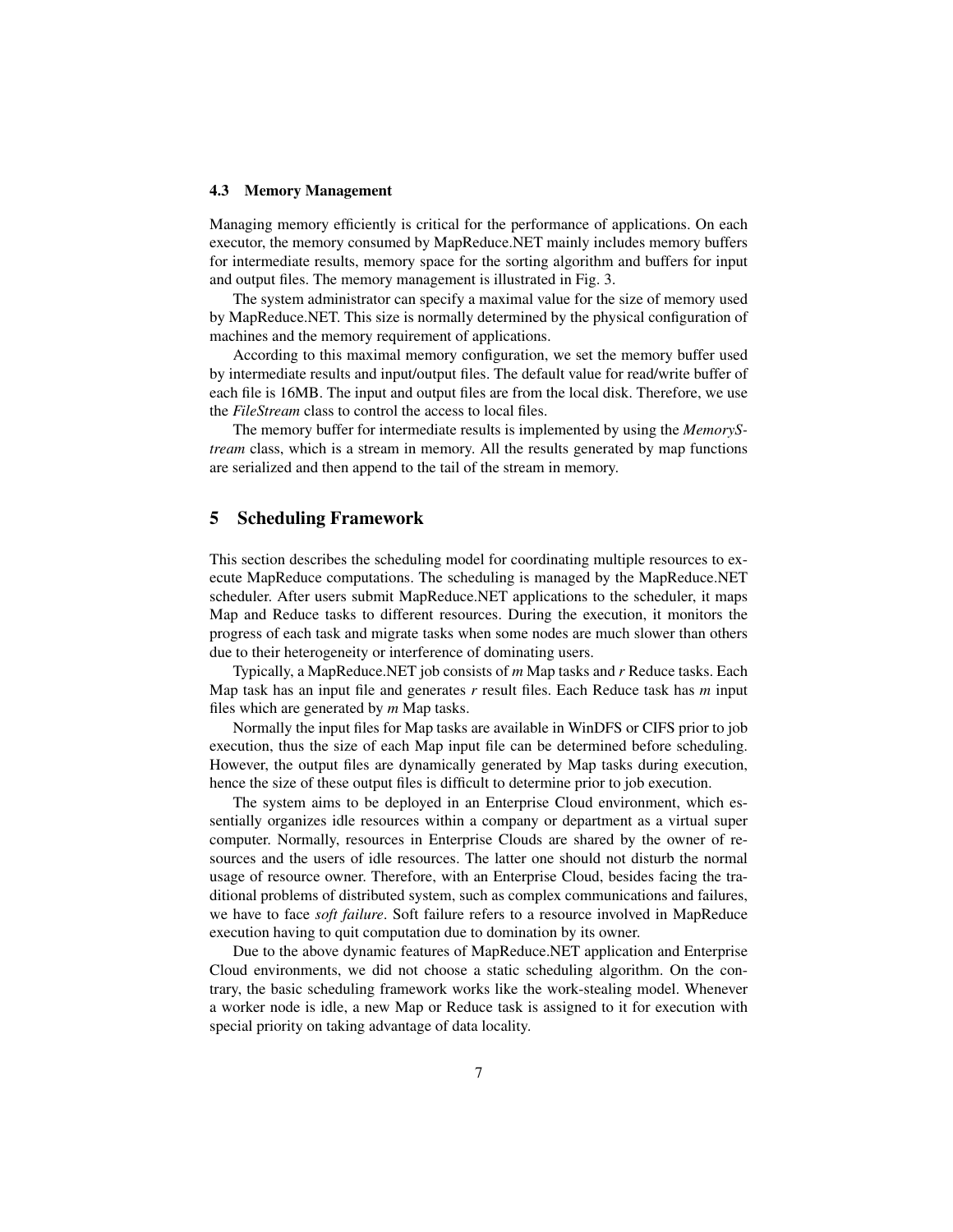The scheduling algorithm starts with dispatching Map tasks as independent tasks. The Reduce tasks, however, are dependent on the Map tasks. Whenever a Reduce task is ready (i.e. all its inputs are generated by Map tasks), it will be scheduled according to the status of resources. The scheduling algorithm aims to optimize the execution time, which is achieved by minimizing Map and Reduce tasks respectively.

## 6 Performance Evaluation

We have implemented the programming model and runtime system of MapReduce.NET and deployed it on desktop machines of several student laboratories in Melbourne University. This section evaluates its performance based on two benchmark applications: Word Count (WC) and Distributed Sort (DS).

All the experiments were executed in an Enterprise Cloud consisting of 33 machines located in 3 student laboratories. For distributed experiments, one machine was set as master and the rest were configured as worker machines. Each machine has a single Pentium 4 processor, 1GMB memory, 160GB hard disk (10GB is dedicated for WinDFS storage), 1 Gbps Ethernet network and runs Windows XP.

#### 6.1 Sample Applications

The sample applications (WC and DS) are benchmarks used by Google MapReduce and Hadoop. To implement the WC application, users just need to split words for each text file in the map function and sum the number of appearance for each word in the reduce function. For the DS application, users do not have to do anything within the map and reduce functions, while MapReduce.NET performs sorting automatically.

The rest of this section presents the overhead of MapReduce.NET. First, we show the overhead caused by the MapReduce programming model in a local execution. Then the overhead of MapReduce.NET in a distributed environment is reported.

#### 6.2 System Overhead

MapReduce can be regarded as a parallel design pattern, which trades performance to improve the simplicity of programming. Essentially, the Sort and Merge phases of the MapReduce runtime system introduce extra overhead. However, the sacrificed performance cannot be overwhelming. Otherwise, it would not be acceptable. We evaluate the overhead of MapReduce.NET with local execution. The input files are located on the local disk and all 4 major phases of MapReduce.NET executes sequentially on a single machine. This is called a local runner and can be used for debugging purposes.

For local execution, both sample applications were configured as follows:

- The WC application processes the example text files used by Phoenix [1] and the size of raw data 1GB.
- The DS application sorts a number of records consisting of a key and a value, both of which are random integers. The input data includes 1,000 million records with 1.48GB raw data.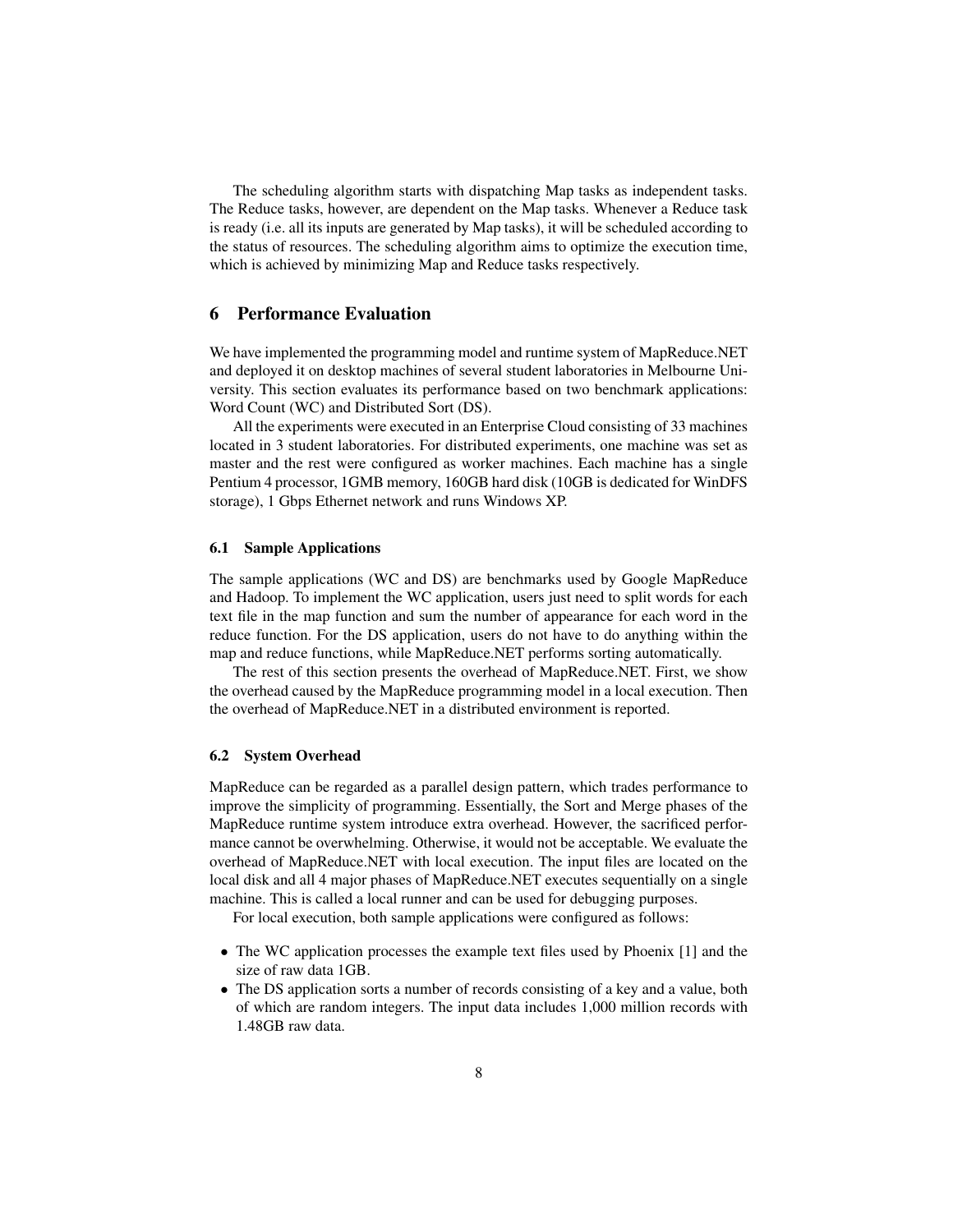The execution time is split into 3 parts: Map, Sort and Merge+Reduce. They correspond to the time consumed by reading inputs and invoking map functions, the time consumed by the sort phase(including writing intermediate results to disk) and the time consumed by the Reduce tasks. In this section, we analyze the impact of buffer size for intermediate results on the execution time of applications. In particular, the experiments were executed with different sizes of memory buffer for intermediate results. The size of memory buffer containing intermediate results was set to be 128MB, 256MB and 512MB respectively and the results for both applications are shown in Fig. 4.



Fig. 4: Cache Impacts of MapReduce.NET.

First, we can see that different types of application have different percentage distribution for each part. For the WC application, the time consumed by the reduce and merge phases can even be ignored. The reason is that the size of results of WC is comparatively small. On the contrary, the reduce and merge phases of the DS application incur a much larger percentage of total time consumed.

Second, out of our expectation, increasing the size of the buffer for intermediate results may not reduce the execution time for both applications. On the contrary, a larger buffer increases the time consumed by sorting because sorting more intermediates at one time needs deeper stack and more resources. A larger memory buffer generates fewer intermediate files, but each is characterized by a larger size. The read/write buffer of each input/output files is configured per file, and the default value is 16MB. Therefore, with a larger buffer for intermediate results in the Map and Sort phase, the Reduce phase consumes longer time because the overall size of of input file buffers is smaller. However, a larger memory buffer does not have significant impacts on the Map phase.

#### 6.3 Overhead Comparison with Hadoop

This section compares the overhead of MapReduce.NET with Hadoop, an open source implementation of MapReduce in Java. Hadoop is supported by Yahoo! and aims to be a general purpose distributed platform. We use the latest stable release of Hadoop (version 0.18.3).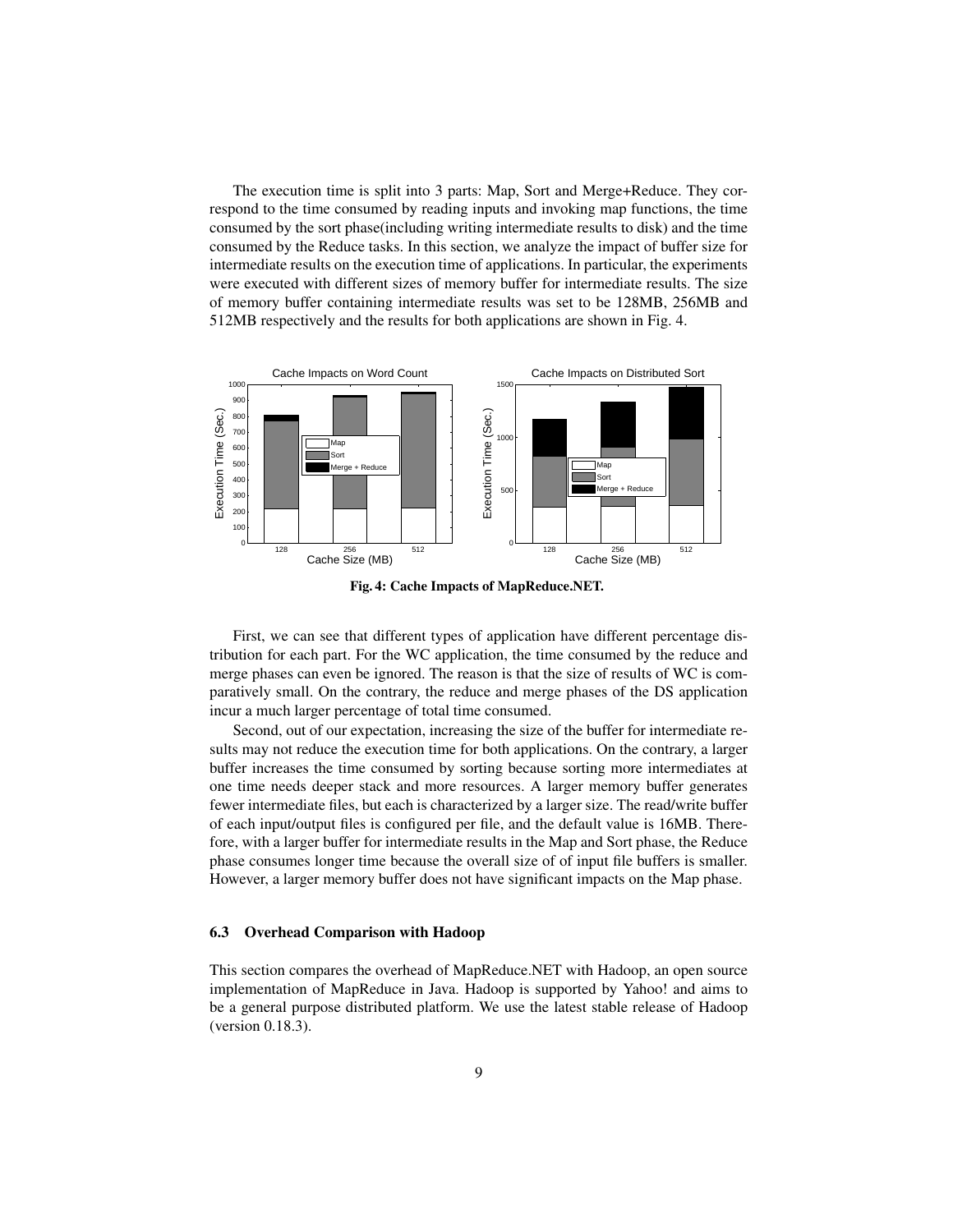

Fig. 5: Overhead Comparison of Hadoop and MapReduce.NET.

To compare the overhead, we run the local runner of Hadoop and MapReduce.NET respectively with the same input size for both applications. The size of buffer for intermediate results was configured to be 128MB for both implementations. The configuration of WC and DS applications are the same as Section 6.2. The JVM adopted in our experiment is Sun JRE1.6.0, while the version of the .NET framework is 2.0. The results are shown in Fig. 5. MapReduce.NET performs better than Hadoop for both applications. Specifically, both *Map* and *Merge*+*Reduce* phase of MapReduce.NET consumes less time than Hadoop, but more time than Hadoop in the *Sort* phase.

Reasons for this are:(a) the deserialization and serialization operations achieved by MapReduce.NET is more efficient than Hadoop; (b) the Merge phase of Hadoop involves extra IO operations than MapReduce.NET. In particular, for the Map phase, the major overhead of both applications consists of invocation of deserialization of raw input data and map functions combined with reading disk operations. According to our experiments, however, we did not find significant performance difference of disk IO operations by using JRE1.6.0 and .NET 2.0 over Windows XP. In the Merge+Reduce phase, the major overhead includes serialization, deserialization and reading and writing disk. Hadoop splits the large input files into a number of small pieces(32 pieces for WC and 49 pieces for DS) and each piece corresponds to a Map task. Then, Hadoop first has to merge all the intermediate results for the same partition from multiple Map tasks prior to starting the combined Merge and Reduce phase. MapReduce.NET does not require this extra overhead. Therefore it performs better than Hadoop in the *Merge*+*Reduce* phase.

In the Sort phase, the sorting algorithm implemented by Hadoop is more efficient than its corresponding implementation in MapReduce.NET. Both MapReduce.NET and Hadoop implement the same sorting algorithm, hence identifying the difference in performance between two implementations implies a deep investigation involving the internals of the two virtual machines.

#### 6.4 System Scalability

In this section, we evaluate the scalable performance of MapReduce.NET in a distributed environment. Applications were configured as follows: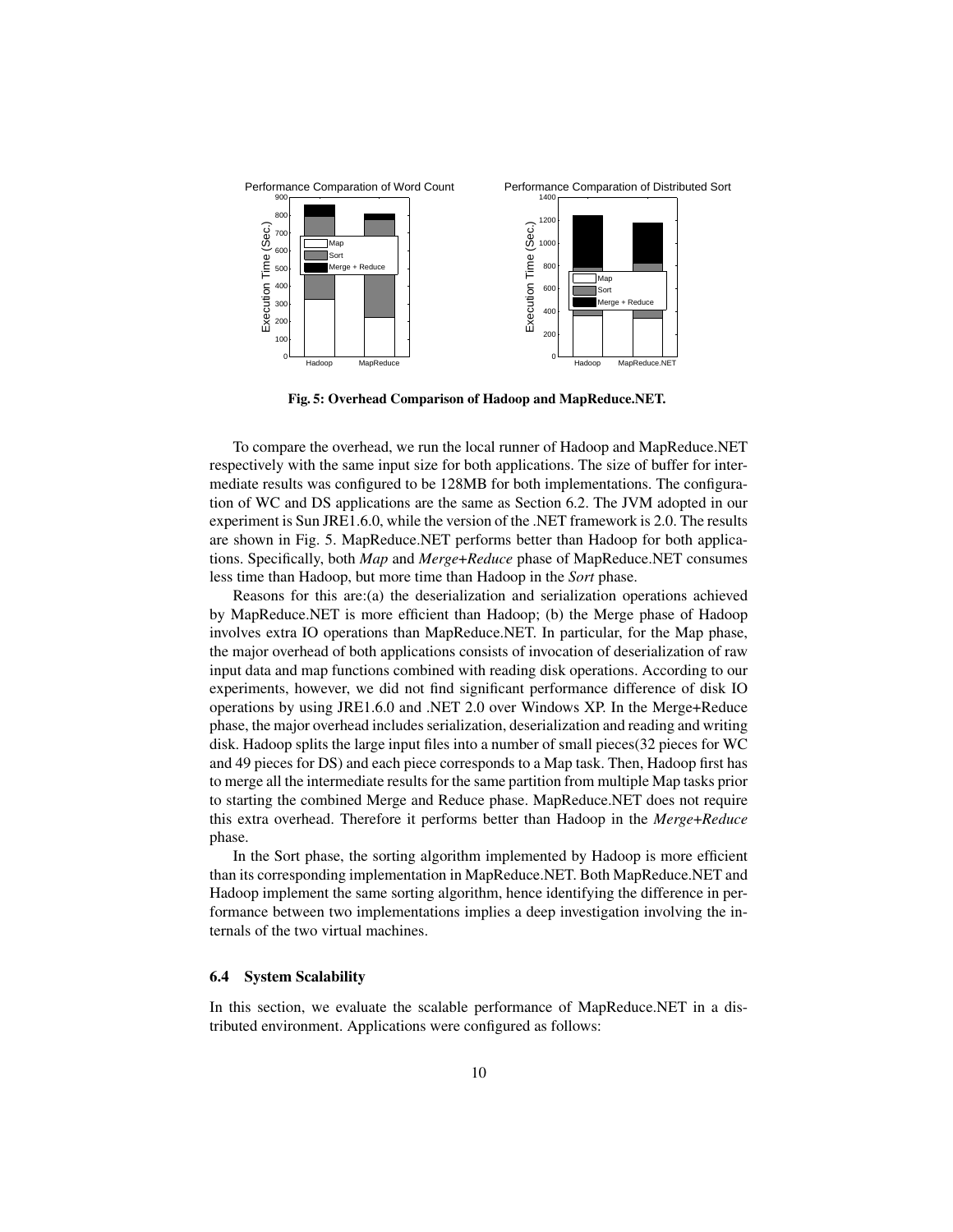- WC: We duplicated the original text files used by Phoenix [1] to generate an example input with 6GB raw data, which is split into 32 files.
- DS: sorts 5,000 million records in an ascending order. The key of each record is a random integer. The total raw data is about 7.6GB, which is partitioned into 32 files.



Fig. 6: Scalability of MapReduce.NET in Aneka Environment.

Fig. 6 illustrates the scalable performance result of the WC application. The Map task execution time consists of the map and sort phases which include the time from starting the execution to the end of execution for all Map tasks. The Reduce task execution time consists of overhead of network traffic, the merge phase and the reduce phase invoking reduce functions on all the worker machines. We can see that the map and sort phases dominate the entire execution of the WC application.

Unlike the WC application, the DS application has a nearly uniform distribution of execution time for Map and Reduce tasks, as shown in Fig. 6. The network traffic also incurs a substantial percentage of the entire execution, because the intermediate results are actually the same as the original input data.

For both applications, the performance increases as more resources are added to the computation. Therefore, MapReduce.NET is able to provide scalable performance within homogenous environments when the number of machines increases.

## 7 Conclusions

This paper presented MapReduce.NET, a realization of MapReduce on the .NET platform. It provides a convenient interface to access large scale data in .NET-based distributed environments. We evaluated the overhead of our implementation on Windows platforms. Experimental results have shown that the performance of MapReduce.NET is comparable or even better (for some cases) than Hadoop on WindowsXP. Furthermore, MapReduce.NET provides scalable performance in distributed environments. Hence, MapReduce.NET is practical for usage as a general purpose .NET-based distributed and Cloud computing model. In the future, we endeavor to integrate MapReduce.NET with the Azure Cloud Platform.